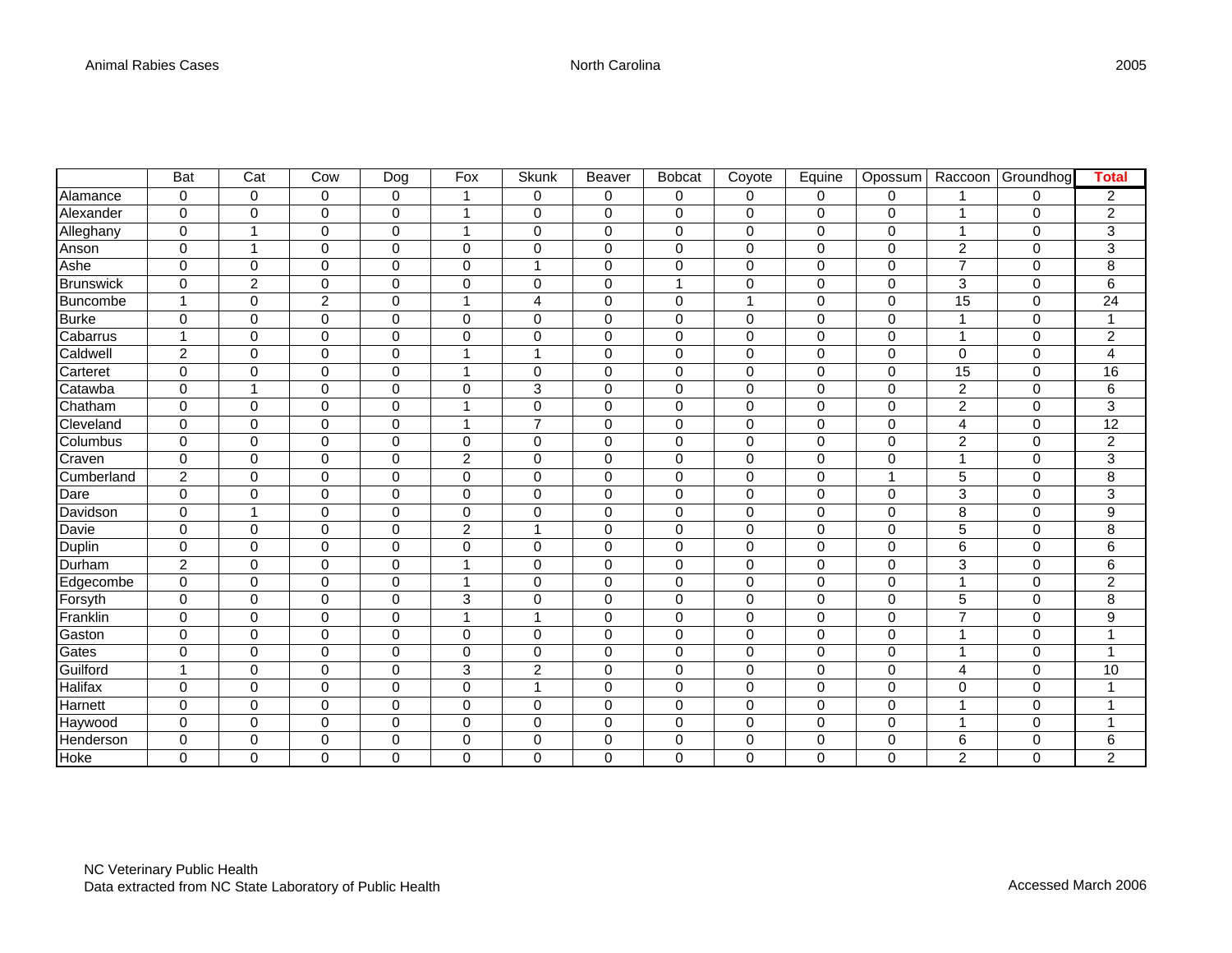|                    | <b>Bat</b>     | $\overline{Cat}$ | Cow          | Dog            | Fox            | <b>Skunk</b>   | Beaver   | <b>Bobcat</b>    | Coyote       | Equine       | Opossum     | Raccoon        | Groundhog   | <b>Total</b>            |
|--------------------|----------------|------------------|--------------|----------------|----------------|----------------|----------|------------------|--------------|--------------|-------------|----------------|-------------|-------------------------|
| Hyde               | $\mathbf 0$    | $\mathbf 0$      | $\mathbf 0$  | $\mathbf 0$    | 1              | 0              | 0        | $\mathbf 0$      | $\mathbf 0$  | 0            | $\mathbf 0$ | 0              | 0           | 1                       |
| Iredell            | $\mathbf 0$    | $\mathbf 0$      | $\mathsf 0$  | $\mathbf 0$    | $\overline{1}$ | 8              | 0        | $\mathbf 0$      | $\mathbf 0$  | $\mathsf 0$  | $\mathbf 0$ | 4              | 0           | 13                      |
| Johnston           | $\mathbf{1}$   | $\mathbf{1}$     | $\mathsf 0$  | $\mathbf 0$    | $\pmb{0}$      | $\mathbf 0$    | 0        | $\mathbf 0$      | $\mathbf 0$  | 0            | $\mathbf 0$ | 0              | 0           | $\overline{c}$          |
| _ee                | $\pmb{0}$      | $\mathbf 0$      | $\mathsf 0$  | $\mathbf 0$    | $\pmb{0}$      | $\mathbf 0$    | 0        | $\boldsymbol{0}$ | $\mathbf 0$  | 0            | $\pmb{0}$   | 3              | 0           | $\overline{3}$          |
| Lenoir             | $\mathbf 0$    | $\mathbf 0$      | 0            | $\mathbf 0$    | $\mathbf{1}$   | $\mathbf 0$    | 0        | 0                | $\mathbf 0$  | $\mathbf 0$  | $\mathbf 0$ | $\overline{c}$ | $\mathbf 0$ | $\overline{3}$          |
| Lincoln            | $\mathbf 0$    | $\mathbf 0$      | $\mathbf 0$  | 0              | $\mathbf 0$    |                | 0        | $\mathbf 0$      | 0            | $\mathbf 0$  | $\mathbf 0$ | $\mathbf{1}$   | $\mathbf 0$ | $\overline{2}$          |
| Madison            | $\mathbf 0$    | $\mathbf 0$      | 0            | $\mathbf 0$    | $\pmb{0}$      | $\mathbf 0$    | 0        | $\mathbf 0$      | $\mathbf 0$  | 0            | $\mathbf 0$ | 6              | $\mathbf 0$ | $\overline{6}$          |
| Mecklenburg        | 5              | $\mathbf{1}$     | 0            | 1              | $\overline{c}$ | 0              | 0        | $\pmb{0}$        | $\mathbf 0$  | $\mathbf 0$  | $\mathbf 0$ | $\overline{7}$ | 0           | $\overline{16}$         |
| Montgomery         | $\mathbf 0$    | $\mathbf{1}$     | 0            | $\mathbf 0$    | $\mathbf 0$    | $\mathbf 0$    | 0        | $\mathbf{1}$     | $\mathbf 0$  | 0            | $\mathbf 0$ | 0              | 0           | $\overline{2}$          |
| Moore              | $\mathbf 0$    | $\mathbf 0$      | 0            | 0              | 4              | 0              | 0        | 0                | $\mathbf 0$  | 0            | $\mathbf 0$ | $\overline{7}$ | $\mathbf 0$ | 11                      |
| <b>Nash</b>        | $\mathbf 0$    | 0                | $\mathbf 0$  | $\mathbf 0$    | 1              | 0              | 0        | $\mathbf 0$      | $\mathbf 0$  | 0            | $\mathbf 0$ | 1              | 0           | $\overline{c}$          |
| <b>New Hanover</b> | $\mathbf 0$    | $\mathbf 0$      | $\mathbf 0$  | $\mathbf 0$    | 4              | $\mathbf 0$    | 0        | $\mathbf 0$      | $\Omega$     | $\mathbf 0$  | $\mathbf 0$ | 6              | 0           | 10                      |
| Onslow             | $\mathbf 0$    | $\mathbf 0$      | $\mathbf 0$  | $\mathbf 0$    | $\overline{c}$ | $\Omega$       | 0        | $\mathbf 0$      | $\Omega$     | $\mathbf 0$  | $\mathbf 0$ | $\overline{c}$ | 0           | 4                       |
| Orange             | 1              | $\mathbf 0$      | $\mathbf 0$  | $\mathbf{1}$   | 3              | $\Omega$       | 1        | $\mathbf 0$      | $\mathbf 0$  | $\mathbf 0$  | $\mathbf 0$ | 18             | 0           | 24                      |
| Pamlico            | $\mathbf 0$    | $\mathbf 0$      | 0            | $\mathbf 0$    | 1              | $\mathbf 0$    | $\Omega$ | $\mathbf 0$      | $\mathbf 0$  | $\mathbf 0$  | $\mathbf 0$ | $\mathbf 1$    | $\mathbf 0$ | $\overline{2}$          |
| Pasquotank         | $\mathbf{1}$   | $\mathbf 0$      | $\mathbf 0$  | 0              | $\mathbf 0$    | 0              | 0        | $\mathbf 0$      | 0            | $\mathbf 0$  | $\mathbf 0$ | 0              | 0           | $\mathbf{1}$            |
| Pender             | $\mathbf 0$    | $\mathbf 0$      | $\mathbf 0$  | $\mathbf 0$    | $\mathbf 0$    | $\mathbf 0$    | 0        | $\mathbf 0$      | $\Omega$     | 0            | $\mathbf 0$ | $\overline{2}$ | 0           | $\overline{c}$          |
| Perquimans         | $\pmb{0}$      | $\mathbf 0$      | $\mathbf 0$  | 0              | $\overline{1}$ | 0              | 0        | $\mathbf 0$      | 0            | $\mathbf 0$  | $\mathbf 0$ | 0              | 0           | 1                       |
| Person             | $\mathbf 0$    | $\mathbf 0$      | $\pmb{0}$    | $\mathbf 0$    | 1              | 1              | 0        | $\mathbf 0$      | $\mathbf 0$  | 0            | $\mathbf 0$ | $\overline{c}$ | $\mathbf 0$ | $\overline{\mathbf{4}}$ |
| Pitt               | $\mathbf 0$    | $\mathbf 0$      | 0            | $\mathbf 0$    | $\mathbf 0$    | 0              | 0        | $\pmb{0}$        | $\mathbf 0$  | 0            | $\mathbf 0$ | $\overline{2}$ | $\mathbf 0$ | $\overline{2}$          |
| Polk               | $\mathbf 0$    | $\mathbf 0$      | $\mathbf 0$  | $\mathbf 0$    | $\mathbf 0$    | 1              | 0        | $\mathbf 0$      | 0            | $\mathbf 0$  | $\Omega$    | 0              | 0           | 1                       |
| Randolph           | $\mathbf 0$    | $\mathbf 0$      | 0            | $\mathbf 0$    | 1              | 1              | 0        | $\pmb{0}$        | $\mathbf 0$  | $\mathbf{1}$ | $\mathbf 0$ | 4              | 0           | $\overline{7}$          |
| Robeson            | $\pmb{0}$      | $\mathbf 0$      | $\pmb{0}$    | $\mathbf 0$    | $\mathbf{1}$   | $\mathbf 0$    | 0        | $\pmb{0}$        | $\mathbf 0$  | 0            | $\mathbf 0$ | 3              | 0           | 4                       |
| Rockingham         | $\mathbf{1}$   | 0                | $\mathbf 0$  | 0              | 3              | $\overline{c}$ | 0        | $\mathbf 0$      | 0            | 0            | $\mathbf 0$ | 6              | 0           | 12                      |
| Rowan              | $\mathbf 0$    | 1                | $\mathbf 0$  | $\mathbf 0$    | $\overline{c}$ | 4              | 0        | $\mathbf 0$      | $\mathbf 0$  | 0            | $\mathbf 0$ | 5              | $\mathbf 0$ | 12                      |
| Sampson            | $\mathbf 0$    | $\mathbf 0$      | $\mathbf 0$  | 0              | $\overline{c}$ | 0              | 0        | $\mathbf 0$      | $\mathbf 0$  | $\mathbf 0$  | $\mathbf 0$ | 4              | 0           | 6                       |
| Stanly             | $\mathbf 0$    | $\overline{1}$   | $\Omega$     | $\Omega$       | $\Omega$       | 6              | 0        | $\Omega$         | $\Omega$     | $\Omega$     | $\Omega$    | $\overline{7}$ | 0           | 14                      |
| <b>Stokes</b>      | $\overline{ }$ | $\mathbf 0$      | 0            | $\mathbf{1}$   | 6              | 3              | 0        | $\mathbf 0$      | $\mathbf 0$  | $\mathbf 0$  | $\mathbf 0$ | 8              | 0           | 19                      |
| Surry              | $\mathbf 0$    | $\mathbf{1}$     | $\mathbf{1}$ | $\mathbf 0$    | 1              | $\overline{c}$ | 0        | $\mathbf 0$      | $\Omega$     | $\mathbf 0$  | $\mathbf 0$ | $\overline{c}$ | 0           | $\overline{7}$          |
| Transylvania       | $\mathbf 0$    | $\mathbf 0$      | $\mathbf 0$  | $\mathbf 0$    | $\mathbf 0$    | $\mathbf 0$    | 0        | $\mathbf 0$      | $\Omega$     | $\mathbf 0$  | $\mathbf 0$ | $\overline{c}$ | $\mathbf 0$ | $\overline{c}$          |
| Union              | $\mathbf 0$    | $\mathbf{1}$     | $\mathbf 0$  | $\overline{1}$ | $\mathbf{1}$   | $\mathbf 0$    | 0        | $\mathbf 0$      | 0            | $\mathbf 0$  | $\mathbf 0$ | 8              | 0           | 11                      |
| Vance              | $\mathbf 0$    | 0                | $\mathbf 0$  | 0              | $\mathbf{1}$   | 0              | 0        | $\mathbf 0$      | $\mathbf 0$  | $\mathbf 0$  | $\mathbf 0$ | 0              | 0           | $\mathbf{1}$            |
| Wake               | 3              | 1                | $\Omega$     | $\Omega$       | 1              | $\Omega$       | $\Omega$ | $\Omega$         | $\mathbf{0}$ | $\Omega$     | $\Omega$    | 6              | $\Omega$    | 11                      |